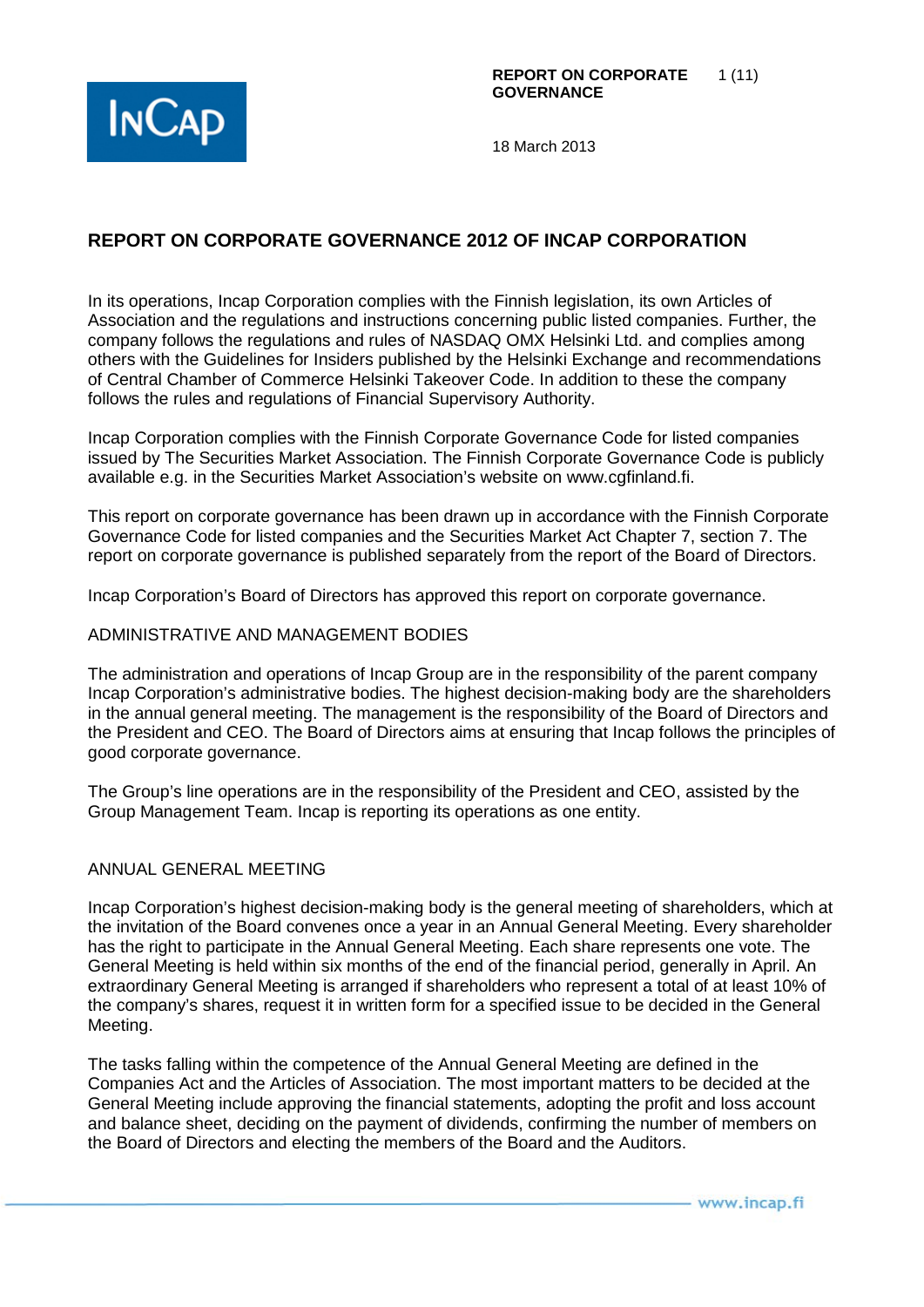

The company announces the agenda for the General Meeting in a Notice of Meeting that is published as a stock exchange release and on the company's website at least 21 days prior to the General Meeting. At the same time, the company publishes the documents that will be presented to the General Meeting, the proposals of the Board or of another authorised body, the total number of shareholders and votes on the date of the notice, as well as eventual items that have been included in the agenda without any proposal for a decision to be made. The information is available on the company's website (www.incap.fi) at least until the end of the General Meeting.

The names of the prospective Director candidates announced to the Board of Directors are published in the Notice of Meeting, provided that the candidates are supported by shareholders holding at least 10% of the votes conferred by the shares in the company and provided that the candidates have given their consent to being elected and that the company has received the information in good time so that it can be included in the Notice of Meeting. Candidates that are proposed in corresponding order after the publication of the Notice of Meeting are disclosed separately. The personal information on the candidates is published on the company's website.

The General Meeting is organised in the way that promotes, with the available reasonable means, the shareholders to participate in the meeting and to exercise their ownership rights effectively.

Present at the General Meeting are the President and CEO, the Chairman of the Board of Directors and, if possible, all the members of the Board of Directors. Persons proposed to the Board for the first time participate in the General Meeting that decides on their election, unless there are well-founded reasons for the absence. Also the Auditor is present at the Annual General Meeting.

The minutes of the General Meeting with results of the voting as well as the appendices to the minutes relating to the decisions of the General Meeting shall be published on the company's website within two weeks after the General Meeting.

Incap Corporation's Articles of Association do not contain redemption clauses and the company is not aware of shareholder agreements or agreements restricting the transfer of the company's shares.

> *In 2012, the Annual General Meeting was held on 11 April in Helsinki. A total of 14 shareholders participated, representing a total of 40.7 per cent of the company's shares and votes.*

## BOARD OF DIRECTORS

The administration of Incap Corporation and the due arrangement of its operations are attended to by the Board of Directors. The Annual General Meeting determines the number of members on the Board of Directors and elects the Directors. Under the Articles of Association, the Board of Directors shall have from four to seven ordinary members. The term of office for members of the Board of Directors is one year and it commences from the date of the Annual General Meeting at which they are elected and ends at the close of the next Annual General Meeting. Directors can be re-elected.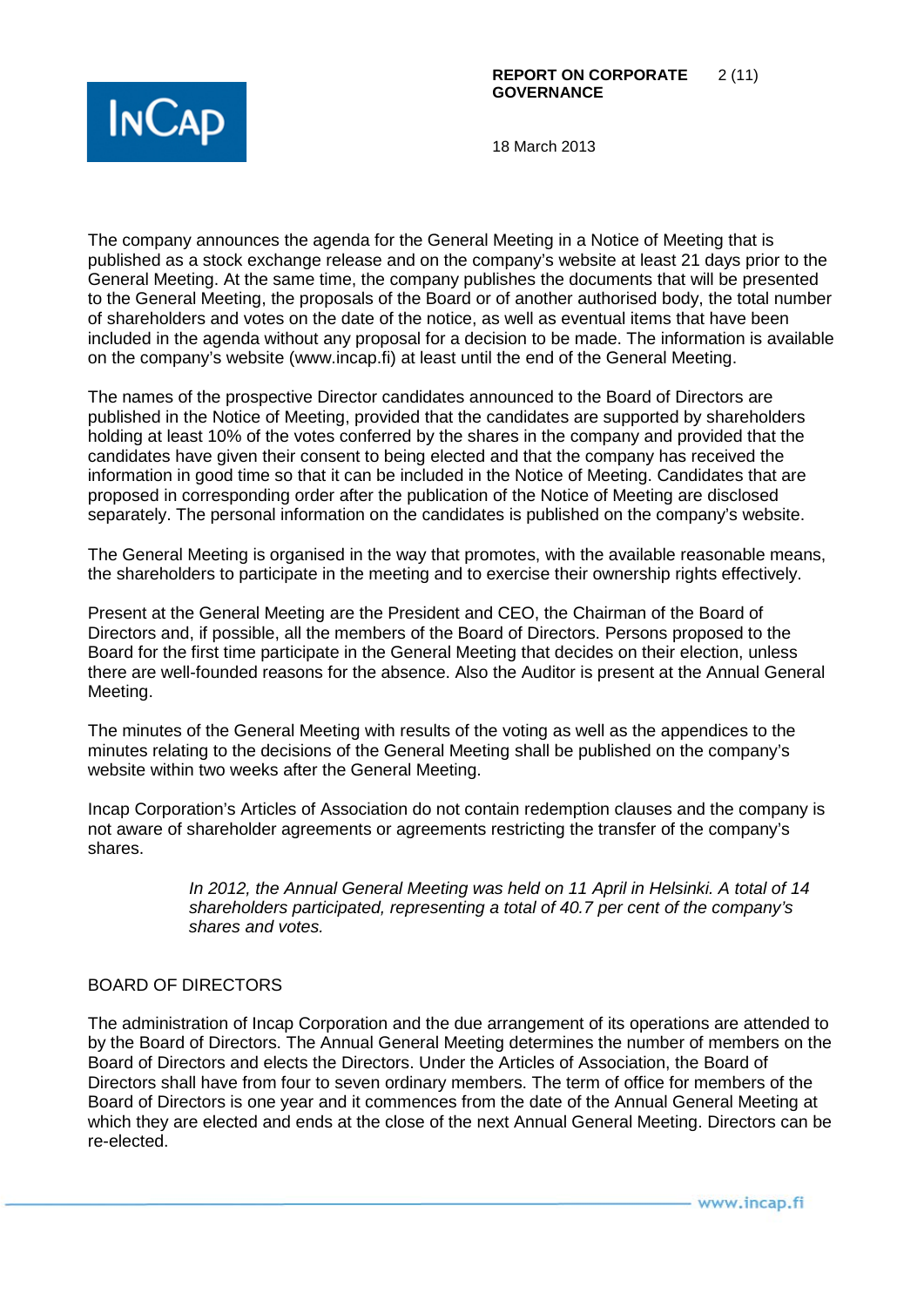

The Annual General Meeting elects the members of the Board. When the number of Directors and the composition of the Board are decided, the needs of the company's operations and the present development stage of the company shall be taken into consideration with the target to ensure an efficient management of the Board's tasks. Persons to be elected to the Board shall have the qualifications required by the duties and the possibility to devote a sufficient amount of time to the work. Both genders are represented on the Board.

When electing Board members, it is taken into consideration that the majority of the Directors must be independent of the company. In addition, at least two of the Directors representing this majority must be independent of significant shareholders in the company. The Board is evaluating the independence of the members and informs who are independent of the company and who are independent of significant shareholders. For the evaluation of a member's qualifications and independence, a member shall give to the Board adequate information and inform also on the eventual changes in the information.

New members of the Board of Directors are introduced to the company's affairs. The President and CEO is responsible for ensuring that Directors are provided at all times with sufficient information on the company's operations.

Incap Corporation's Board of Directors steers and supervises the company's operational management. The most important tasks of the Board of Directors are to:

- decide on the Group's strategic objectives
- decide on the Group structure and organisation
- review and approve interim reports, the consolidated financial statements and the Report of the Board of Directors
- approve the Group's operating plan, budget and investment plan
- decide on mergers and acquisitions, divestments and other corporate restructuring
- decide on individual investments of strategic and financial importance and contingent liabilities according to the approval guidelines of the company
- approve the Group's financing agreements and contractual risks that are above average
- approve the Group's risk management and reporting procedures
- approve the Group's financing policy
- approve the framework of the Management Team's terms of employment and pay
- decide on the Group's performance bonus system
- appoint the President and CEO and decide on his or her compensation
- ensure that the company's management system is functional.

The Board of Directors ensures that the company has specified guidelines for internal control and that the company is monitoring the proper functioning of the control. Further, the Board of Directors ensures that the company has specified the values and ethical principles that the company shall comply with in its operations.

The Board of Directors has drawn up written rules of procedure for its work, describing the major tasks, operating principles and decision-making procedures of the Board of Directors. The Board of Directors meets as required and it has a quorum when more than half of the members are present. The decisions are made by the statutory majority and in case the votes are even, the Chairman of the Board has the decisive vote. The Board will elect the Chairman among its members.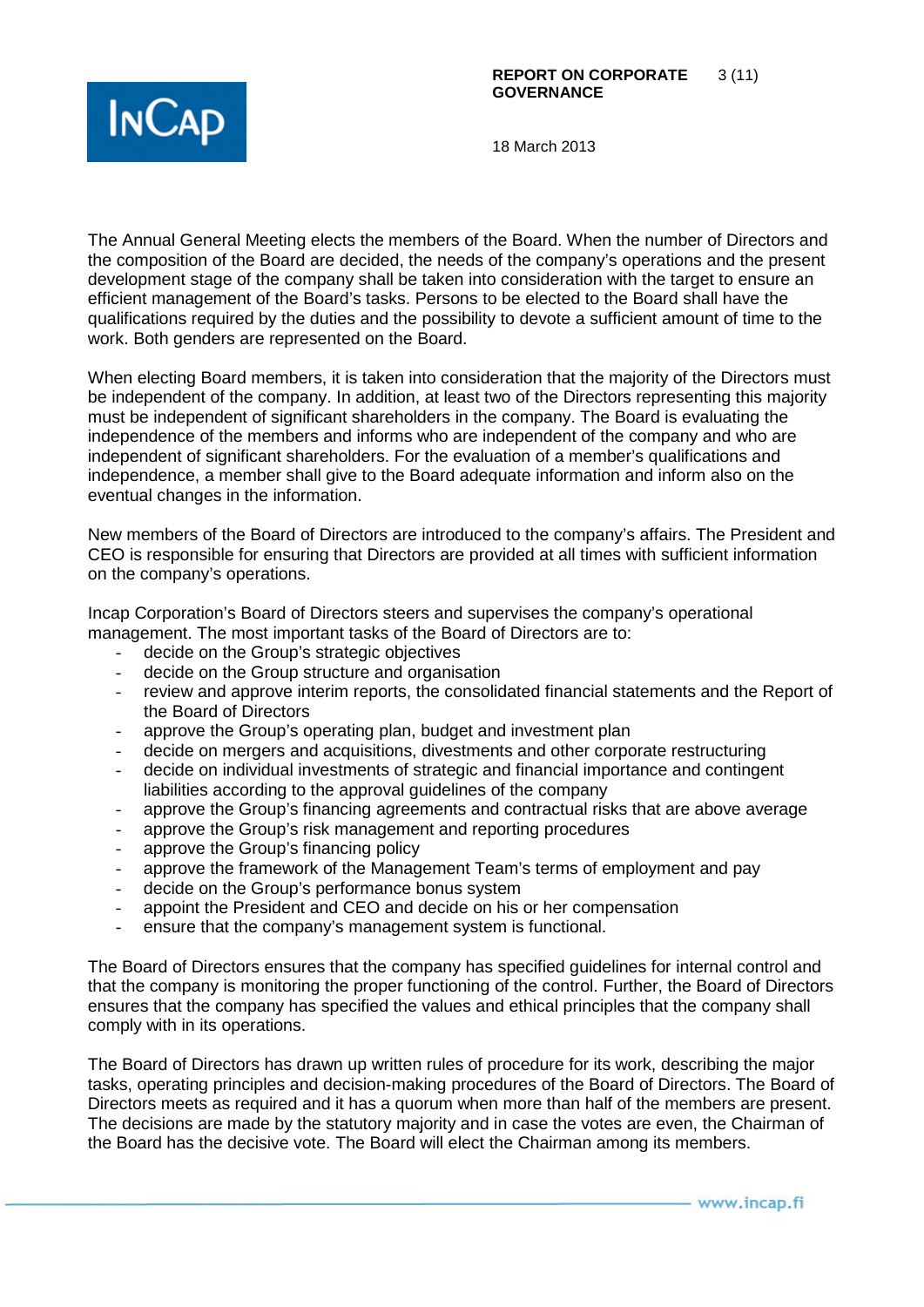

The Board of Directors draws up an action plan and annual calendar for the period between General Meetings. The plan includes among others the meeting schedule and the regular topics of the agenda. The number of the meetings during financial year as well as the average attendance of Directors at the meetings is recorded in the Report of the Board of Directors.

The Board conducts an annual evaluation of its performance and working methods using an internal self-assessment method that is described in the Board's rules of procedure. In addition to this the Board analyses in the beginning of their operational period, how the action plan for the previous year has succeeded and what kind of expectations the company's interest groups have in relation to operations of the Board.

The biographical details and holdings of the Directors and information on the remuneration paid to Directors and their other financial benefits for the financial year are published in the Annual Report and on the company's website.

The Incap Group does not have a Supervisory Board and the Board of Directors has not appointed committees.

The Board of Directors shall take care of the duties of an audit committee in accordance with the written rules of procedure for its work. In this role, the Board of Directors among others

- monitors the efficiency of internal controlling, internal auditing and risk management
- monitors and controls the reporting process of financial statements and other financial information
- monitors the statutory audit of the financial statements
- evaluates the independence of the Auditor
- prepares the proposal for the election of the Auditor to the Annual General Meeting.

*The Annual General Meeting in 2012 resolved to elect five members to the Board of Directors. Raimo Helasmäki, Kalevi Laurila, Susanna Miekk-oja and Lassi Noponen were re-elected to seats on the Board of Directors, and Matti Jaakola was elected as a new member to the Board of Directors. At its organisation meeting, the Board of Directors elected from amongst its number Kalevi Laurila as Chairman and Lassi Noponen as Deputy Chairman of the Board.* 

*Kalevi Laurila (Chairman of the Board) B.Sc. (Eng.), Executive MBA, born 1947 Non-executive director*

*Lassi Noponen (Deputy Chairman of the Board) LL.M., MBA, born 1963 A non-executive director, who is independent of the company and its major shareholders*

*Susanna Miekk-oja M.Sc., born 1950 A non-executive director, who is independent of the company and its major shareholders*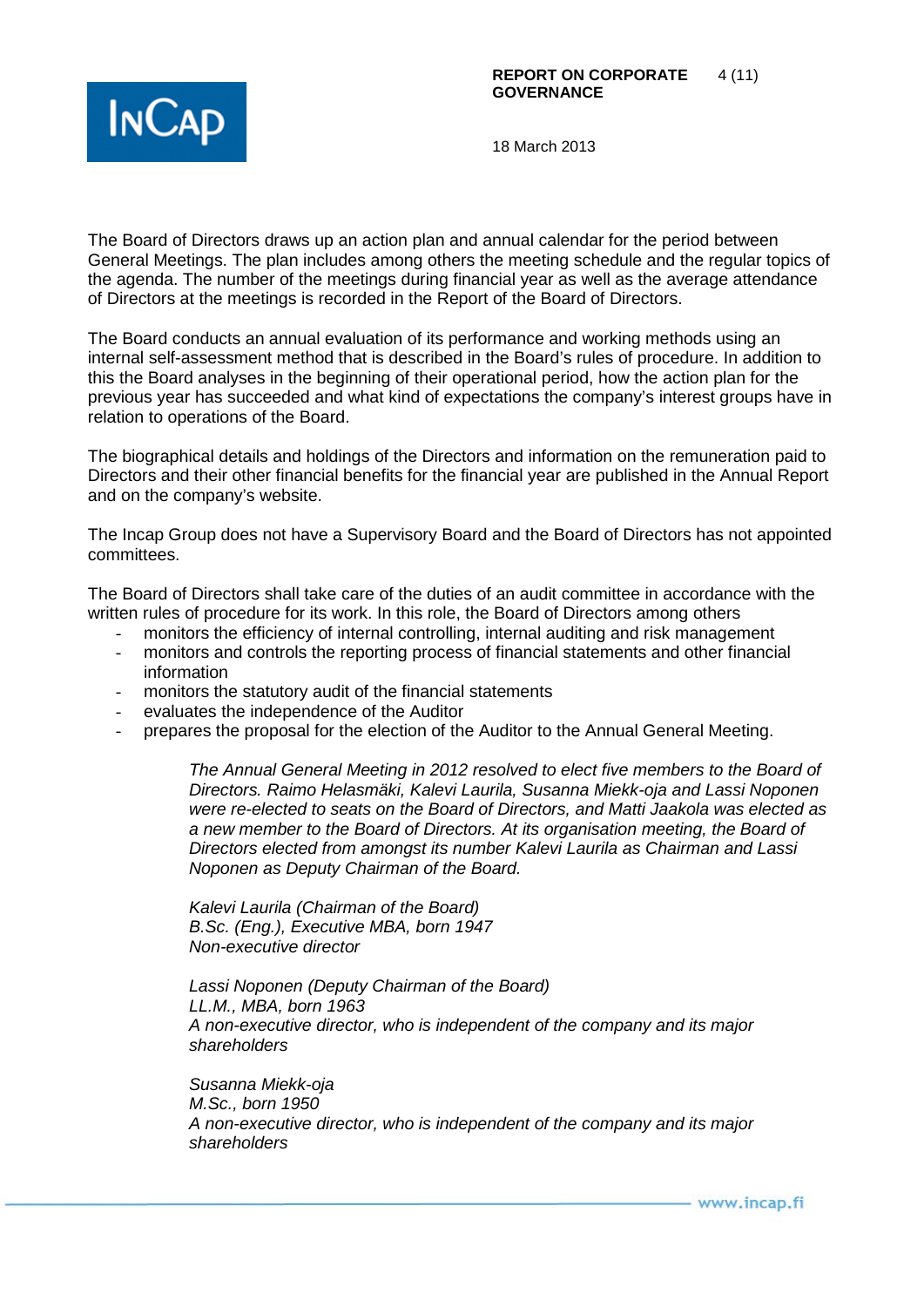

*Raimo Helasmäki M.Sc. (Eng.), born 1963 A non-executive director, who is independent of the company and its major shareholders*

*As from 11 April 2012: Matti Jaakola M.Sc. (Econ.), born 1955 A non-executive director, who is independent of the company and its major shareholders*

*Until 11 April 2012: Kari Häyrinen M. Sc. (Eng.), MBA, born 1959 A non-executive director, who is independent of the company and its major shareholders*

*As the Secretary of the Board acted Senior Lawyer Anu Kaskinen from Fondia Oy.* 

*The Board of Directors convened 49 times in 2012 and the average attendance was 88 per cent.*

*Attendance in meetings and annual remuneration including meeting fees:*

| <b>Board member</b> | Attendance | Remuneration<br>(EUR) |
|---------------------|------------|-----------------------|
| Kalevi Laurila      | 46/49      | 48,000                |
| Lassi Noponen       | 44/49      | 36,000                |
| Susanna Miekk-oja   | 42/49      | 24,000                |
| Raimo Helasmäki     | 41/49      | 24,000                |
| Matti Jaakola       | 34/37      | 24,000                |
| Kari Häyrinen       | 8/12       |                       |

*The 2012 Annual General Meeting confirmed that the annual remuneration paid to the Chairman of the Board of Directors shall be EUR 48,000, the annual remuneration paid to the Vice-Chairman of the Board of Directors shall be 36,000 and the annual remuneration paid to Directors shall be EUR 24,000. A fee of EUR 200 is paid for each meeting. No fees will be paid for telephone conferences. The salaries and remuneration paid to Directors in 2012 totalled EUR 156,000. No consultation fee was paid to the Board members. None of the Directors is part of the share-based compensation system.* 

## PRESIDENT AND CEO

The company's line operations are managed by the President and CEO, who carries out his or her duties in accordance with the Companies Act, other applicable laws and instructions and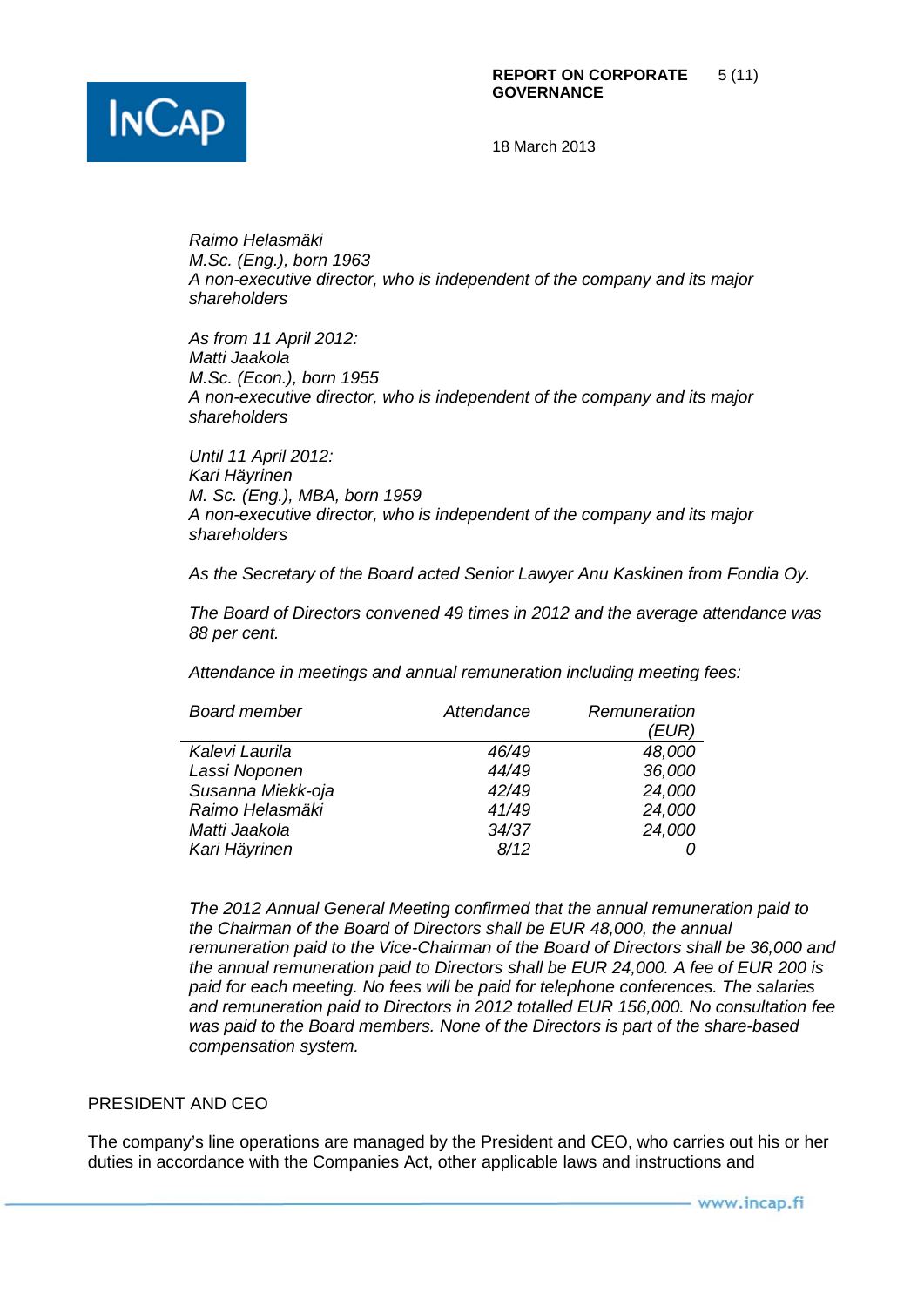

regulations laid down by the Board. The President and CEO informs the Board of Directors of the development of the company's business operations and financial situation as well as oversees the legality of the company's operations and accounting and the reliable organisation of treasury management.

The President and CEO is elected by the Board of Directors, which decides on the President and CEO's salary and other benefits. The terms and conditions of the President and CEO's employment are specified in writing in his or her written employment contract that is approved by the Board of Directors. The Chairman of the Board of Directors is the President and CEO's supervisor. The President and CEO participates in Board meetings as a presenting officer, but is not a Board member.

The biographical details and the holdings of the President and CEO are disclosed in the Annual Report and on the company's website in the same extent than the respective information of Board members. In addition, the company publishes the President and CEO's salary and other financial benefits included in his or her contract, shares and stock options received as remuneration, retirement age and the criteria for determining his or her pension, period of notice and the terms and conditions of salary for the period of notice and eventual other compensation payable on the basis of termination.

> *Sami Mykkänen, B.Sc. (Eng.), born in 1973, served as the President and CEO of the Incap Group in 2012. The salary paid to him for 2012 amounted to a total of EUR 205,758 and remuneration to EUR 61,060. At the close of the financial year 2012, Sami Mykkänen held 222,286 Incap shares and 100,000 stock options 2009A and 100,000 stock options 2009B. The retirement age of the President and CEO is determined in accordance with the Employees' Pensions Act. The chief executive's period of notice is six months, and if his executive contract is terminated by the company, he will be paid the salary during the period of notice.*

## OTHER MANAGEMENT

The Incap Group's Management Team assists the President and CEO in the management of line operations and participates in the preparation of matters that are to be dealt with by the Board of Directors. In addition to the President and CEO, the Management Team includes the executives in charge of the company's different functions. The members of the Management Team are appointed by the President and CEO, who also decides on the terms and conditions of the employment and salaries of the Management Team's members following the one-over-one principle. The Management Team meets regularly under the direction of the President and CEO, following the general guidelines of the Board of Directors.

The composition of the Management Team with the members' biographical details and areas of responsibility as well as the members' holdings are disclosed in the Annual Report and on the company's website.

> *In 2012, salaries and other employee benefits paid to the Management Team members amounted to EUR 951,206. The share of fixed salary was 94%.*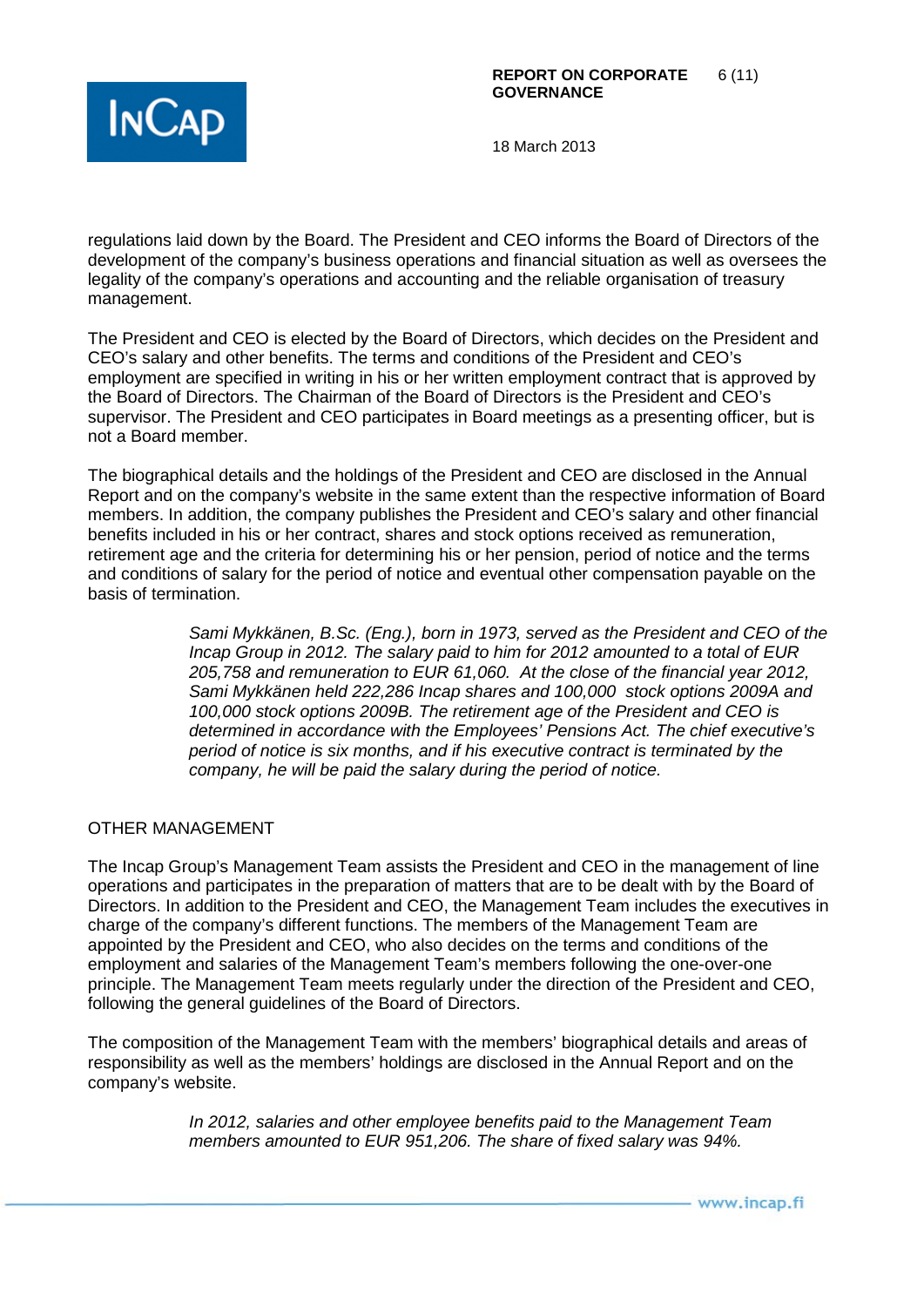

*Management team members and responsibilities:*

| Director, Business unit Well-being until 29 February |
|------------------------------------------------------|
| 2012                                                 |
| HR Director, until 31 October.2012                   |
| Director, Special projects                           |
| Director, Business units Energy efficiency Europe    |
| and Asia, as well as also Business unit Well-being   |
| as from 1 March                                      |
| <b>Director, Operations Europe</b>                   |
| CFO                                                  |
| Director, Communications and IR                      |
|                                                      |

*Incap's management system includes also the co-called Extended Management Team, which comprises besides the Group Management Team members also Siret Kegel (Quality Director), Pekka Laitila (Director, Sourcing and Materials), Päivi Luotola (IT Manager), Murthy Munipalli (Director, Energy efficiency Asia) and Marko Tapaninaho (Manager, Engineering Services). The extended management team convenes once in a quarter.* 

#### REMUNERATION AND INCENTIVES

Information on the remuneration and other financial benefits of the Board of Directors as well as the total number of shares and stock options held by the President and CEO and the Management Team are published in the Annual Report and on the company's website.

The main criteria concerning the compensation system covering the President and CEO and other executives are decided upon by the Board of Directors and they are disclosed in the Annual Report and on the company's website.

> *At the close of the financial year 2012 the Board members and entities under their control, the President and CEO and the Management Team own a total of 4,518,174 shares and 329,000 stock options.Members of the Board of Directors have no stock options.*

> *During the financial year 2012, the remuneration paid to the President and CEO and the Management Team amounted to EUR 138,030.*

*In the share-based reward system launched in 2009, there were 100,000 stock options A and 100,000 stock options B distributed to the President and CEO, and 129,000 stock options to the members of the Management Team.* 

#### RISK MANAGEMENT

The objective of Incap Corporation's risk management is to observe and analyse factors that have a negative impact on the achievement of the company's goals in the long and short run, and take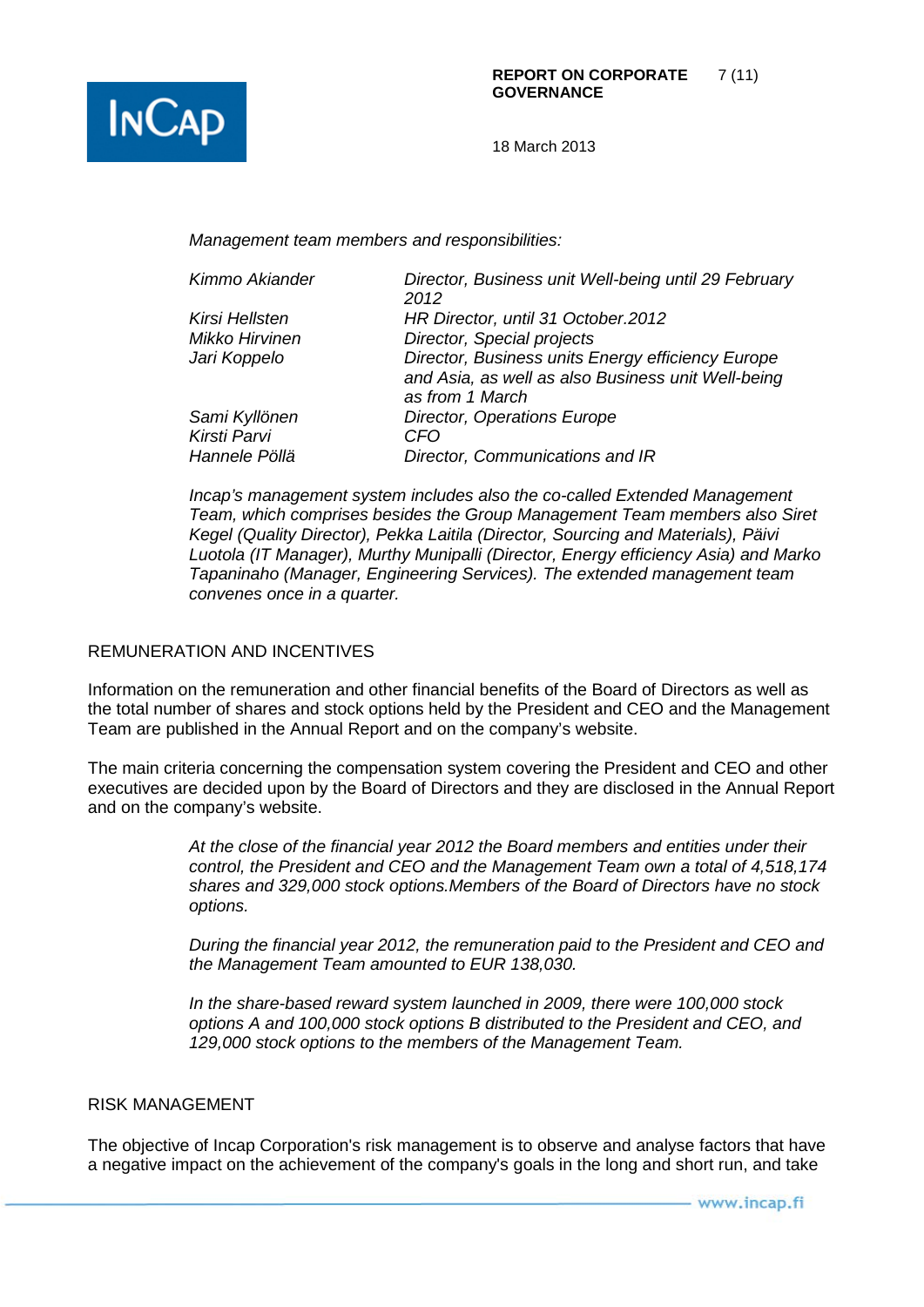

measures to minimise and postpone or eliminate the risks. Risk management is part of the company's control system. The principles of the company's risk management are specified in writing. The supervision of business risks is part of the normal tasks of the management team and the Board of Directors.

Essential features in risk management include coverage of control and actions, systematic approach, essentiality, continuity, competence, traceability and documentation.

Significant short-term risks and uncertainties relating to business operations are described in interim reports and financial statement releases. Moreover, the Board evaluates the most important risks and uncertainties in the Report of the Board of Directors.

## INTERNAL CONTROL AND AUDIT

The Board of Directors at Incap Corporation is responsible for determining operating principles for internal control, as well as for monitoring internal control. Internal control is executed at different levels at Incap by the Board of Directors, management and personnel.

The objective of internal control is to assure the management that the following items are under control:

- Operations are effective, functional and in line with the strategy.
- Financial reporting and information given to the management are reliable, complete and upto-date.
- Financial reports issued by the company give substantial and correct information on the company's financial position.
- The company operates according to specified internal operating instructions.
- The Group follows laws and regulations, as applicable.

The President and CEO, and the directors of Group operations are responsible for arranging adequate control actions, as well as training related to the observance of orders in their units. Moreover, they make certain that bookkeeping and administration in their own areas of responsibility comply with the laws, Group's operating principles and the instructions and orders given by the Board of Directors at Incap Corporation.

Incap's internal control consists of operations by the Board and the management team, as well as of different financial and accounting operations. There are defined control actions for different levels of organisation. Their purpose is to ensure that all applicable laws, regulations, internal operating instructions and ethical principles are observed. Control actions refer to the operating instructions and procedures that are used to ensure that the management's orders are obeyed. These actions include, for instance, approvals, authorisations, inspections, balancing, performance monitoring, protection of property and division of tasks.

Individual operations are monitored continuously with separate evaluations, such as internal audits and audits of the accounts, supplier audits made by customers, as well as external and internal quality audits.

The internal control of financial reporting is performed by the Group's financial department. The Group's financial and controller functions monitor that the financial reporting processes and control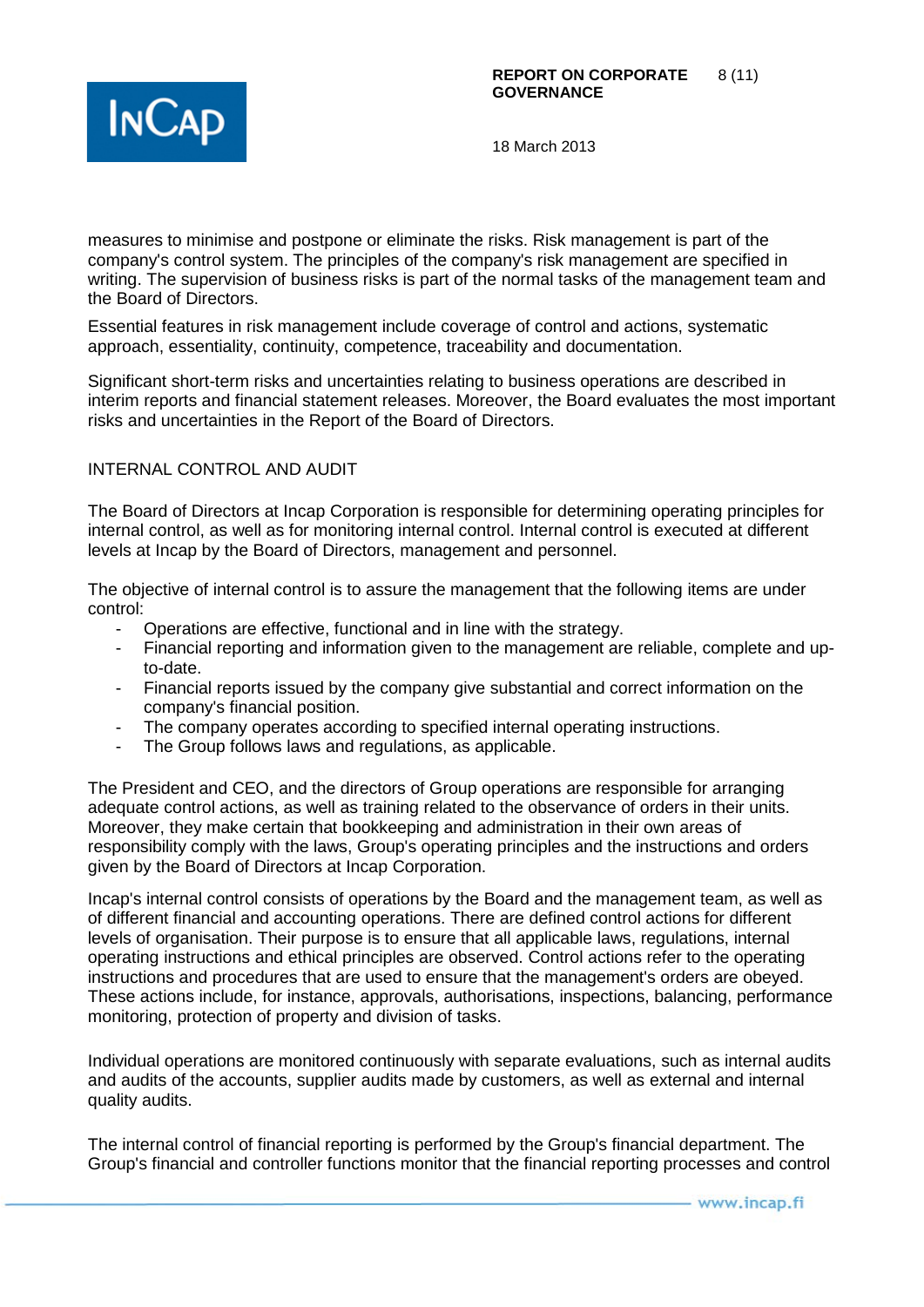

instructions are observed. Moreover, the financial and control functions monitor the correctness of external and internal financial reporting.

Besides the Group's external and internal reporting, the financial department is responsible for financing, hedging against currency risks and transfer pricing.

Financial reporting aims to produce up-to-date and relevant information for decision-making. The company's reporting is based on IFRS standards. The interpretation and application of accounting standards is centralised in the Group's finance and administration function. The standards were used as the basis when creating Group-wide recognition principles, as well as reporting and accounting standards. The controller function, which is part of the financial department, provides the whole organisation with instructions on the general principles for monthly reporting. In addition, it is responsible for special reporting instructions related to budgeting and forecasting. The Group's financial department distributes internal instructions on the processes and practices related to financial reporting. The finance and administration function also provides other organisations with focused training related to practices and changes in financial reporting.

Another task of the Group's financial department is to take care of accounting and reporting for the Finnish parent company. External accounting and reporting of the Estonian subsidiary are managed by the local financial department, but internal accounting is managed by the Group's financial department. Internal and external accounting tasks at the Indian subsidiary are managed by the local financial department. The subsidiaries report actual figures on a monthly basis to the Group's reporting system. Consolidated financial statements are compiled with a tool chosen for consolidation and reporting. The Group's financial department draws up actual reports and forecasts that are part of the Board of Directors' documents used at monthly meetings.

The Group has no specific organisation for internal auditing due to the scope of its business. The company has arranged internal auditing so that the audit service is acquired from an external, independent, professional and adequately resourced auditing service provider selected by the Group's Board of Directors. The service provider usually is an authorised public accounting firm. The action plan for internal auditing is taken into account in the annual plan for auditing the accounts. The internal auditing function reports directly to the Board of Directors and top management. The Board of Directors is responsible for the appropriateness and independency of internal auditing. The CFO acts as the coordinator for internal auditing.

Internal auditing follows the operating instructions and plan accepted by the Board of Directors at Incap Group. The audit is planned using an annual action plan with definitions for audit objects and auditing resources.

Internal auditing monitors the operations of all units and functions at Incap Group. The audit is primarily focused on activities that are essential to the reliability of the company's operations.

The company's internal auditing function reviews and evaluates Incap Group's internal control systems, the legality and appropriateness of risk management activities, the efficient and economical use of resources, as well as the reliability of the information used in management tasks and decision-making.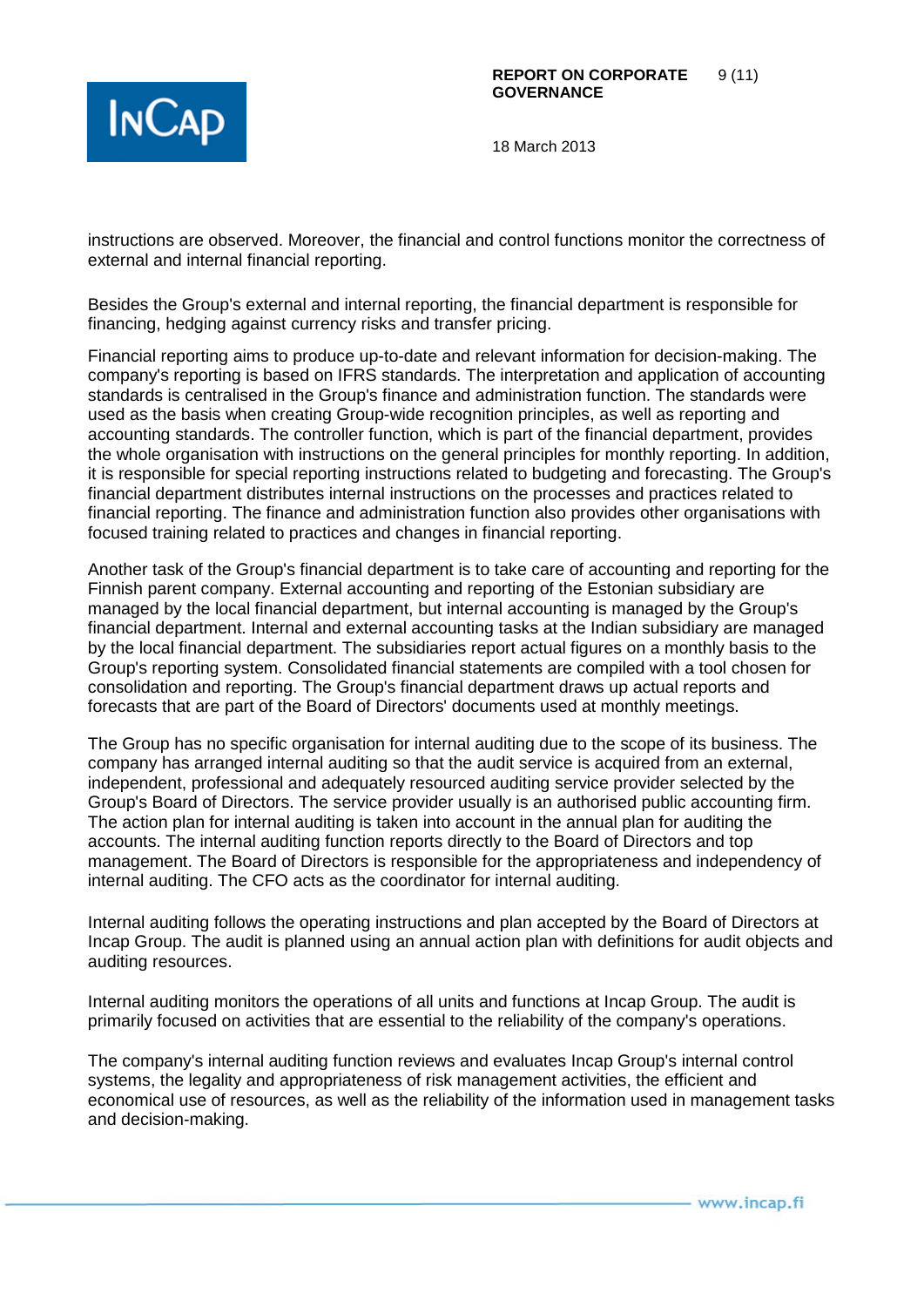

#### INSIDERS

The Incap Group's Guidelines for Insiders comply with the NASDAQ OMX Helsinki's Guidelines for Insiders, which came into effect on 9 October 2009, and they have been posted on the company's website. The Guidelines for Insiders have been distributed to all insiders and the compliance with the Guidelines is supervised by, for example, reviewing the information on insiders and their trading once a year.

According to the company's Guidelines for Insiders, permanent insiders may not trade in the company's shares or equivalent securities in the 14-day period before the publication of an interim report or the financial statement bulletin. The appropriate time for such trading is within 28 days from the publication of an interim report and financial statement bulletin, nevertheless with the provision that a person who is a permanent insider does not have in his or her possession at that time any other insider information. The members of the Board of Directors and the Management Team as well as the secretary to the Board of Directors must always ascertain the appropriateness of their own trading by checking with the person in charge of insider issues prior to ordering the purchase or sale of shares. Persons who are temporary insiders must not engage in trading in the company's shares during the time when they are insiders participating in a particular project.

The Group's permanent insiders are recorded in a register kept by Euroclear Finland Ltd. The register is divided into a public and non-public register. The public register includes the members of the Board of Directors, the Auditor and the deputy Auditor, the President and CEO and the Management Team. The non-public register includes Incap employees who have regular access to insider information in the course of their duties and whom the President and CEO has specified as insiders. A register of project-specific insiders is kept by Corporate Administration.

## AUDIT

The primary purpose of the audit is to confirm that the financial statements give a true and fair view of the company's result of operations and financial position. In addition, the Auditor inspects the legality of the company's administration.

The Auditor is elected each year at the Annual General Meeting for a term that ends at the conclusion of the next Annual General Meeting. The proposal for Auditor made by the Board of Directors or by the shareholders having at least 10% of the companies votes will be published in the Notice of Meeting provided that the candidate has given his or her consent to the election and that the company has received the information in good time so that it can be included in the Notice of Meeting. If the candidate for an Auditor is not known to the Board at that time, a proposal made in a similar manner will be announced separately.

The fees paid to the Auditor, as well as the fees paid for non-audit services, if any, are reported in the Annual Report and on the company's website.

> *The 2012 Annual General Meeting re-elected as the company's Auditor the independent firm of accountants Ernst & Young Oy. The Auditor was paid in 2012 a total of EUR 23,057 in audit fees and EUR 53,814 for other services.*